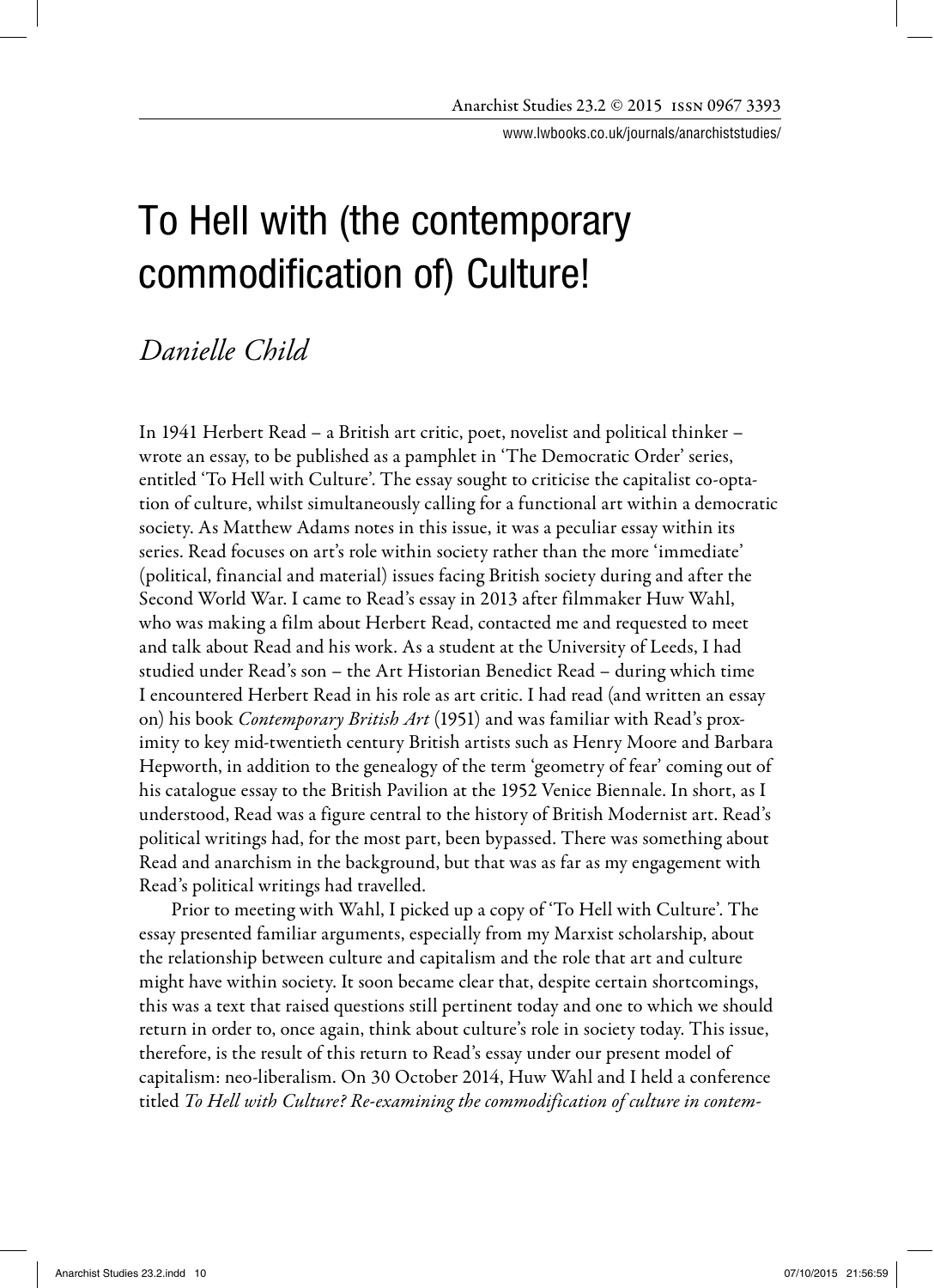$11$ 

porary capitalism at Manchester School of Art, which brought together a number of participants, including artists, activists, curators, theorists and art historians to discuss, develop and update Read's ideas. This special issue presents a number of contributions and articles selected from the response to the conference, most of which were presented on the day. Before turning to the contents of the issue, we must first take a closer look at Read's essay.

Read begins 'To Hell with Culture' by presenting a problem: culture is inherently tied to capitalism. Culture is man-made, whilst beauty is natural. He argues that 'the thing we call "culture"' was born alongside capitalism, stating that it was only separated from work in the period of the Industrial Revolution. (Read 1941/2002:12) This separation has led to a non-democratic culture. The solution, therefore, is to create a democratic culture in which ' … culture in a natural society will not be a separate and indistinguishable thing … ' (Read 1941/2002:13) In order to make things naturally, society needs to achieve its natural order, reflected from nature, which Read defines as 'democracy'. However, for Read, democracy had never existed in modern times. Therefore, before we achieve a democratic culture, we must first achieve a democratic society for which Read proposes three conditions: 'The first condition of democracy is that all production should be for use, and not for profit'. (Read 1941/2002:15) Read elaborates on the first condition; capitalism is only concerned with production for profit, as such, cheap materials are disguised with 'veneer and varnish'. Similarly, processes such as distressing materials to create an antique appearance or cheaply imitating a decorative detail add, in Read's words, 'a bit of culture'. (Read 1941/2002:17) The alternative, therefore, is production for use. Under a system of production for use, only two factors matter: function and fulfilment. This 'fitness for function', Read argues, is the 'modern definition of the eternal quality we call beauty'. (Read 1941/2002:18)

The second condition is that each *should give according to his ability and each* receive according to his needs'. (Read 1941/2002:15) Read does not dwell on the first half of the second condition as it is self-explanatory. In order to examine the latter half of the proposition derived from Marxian thinking – 'according to his needs' – Read turns to the consider, for the remainder of his essay, the third condition: 'The third condition is that the workers in each industry should collectively own and control that industry'. (Read 1941/2002:15) Adding to his earlier cry of 'to hell with culture', borrowed from artist Eric Gill, Read further proclaims 'To hell with the artist'. (Read 1941/2002:23) This statement mirrors Marx and Engels in The German Ideology: 'In a communist society there are no painters but at most people who paint'. (Marx and Engels 1845-6/1978:109) Contrary to Marx and Engels's notion that there would not be a strict division of labour under Communism, but that man would be free to take on many roles (hunter, fisherman, herdsman and critic, for example), Read maintains distinct roles: 'In a natural society it should be possible for people to sort themselves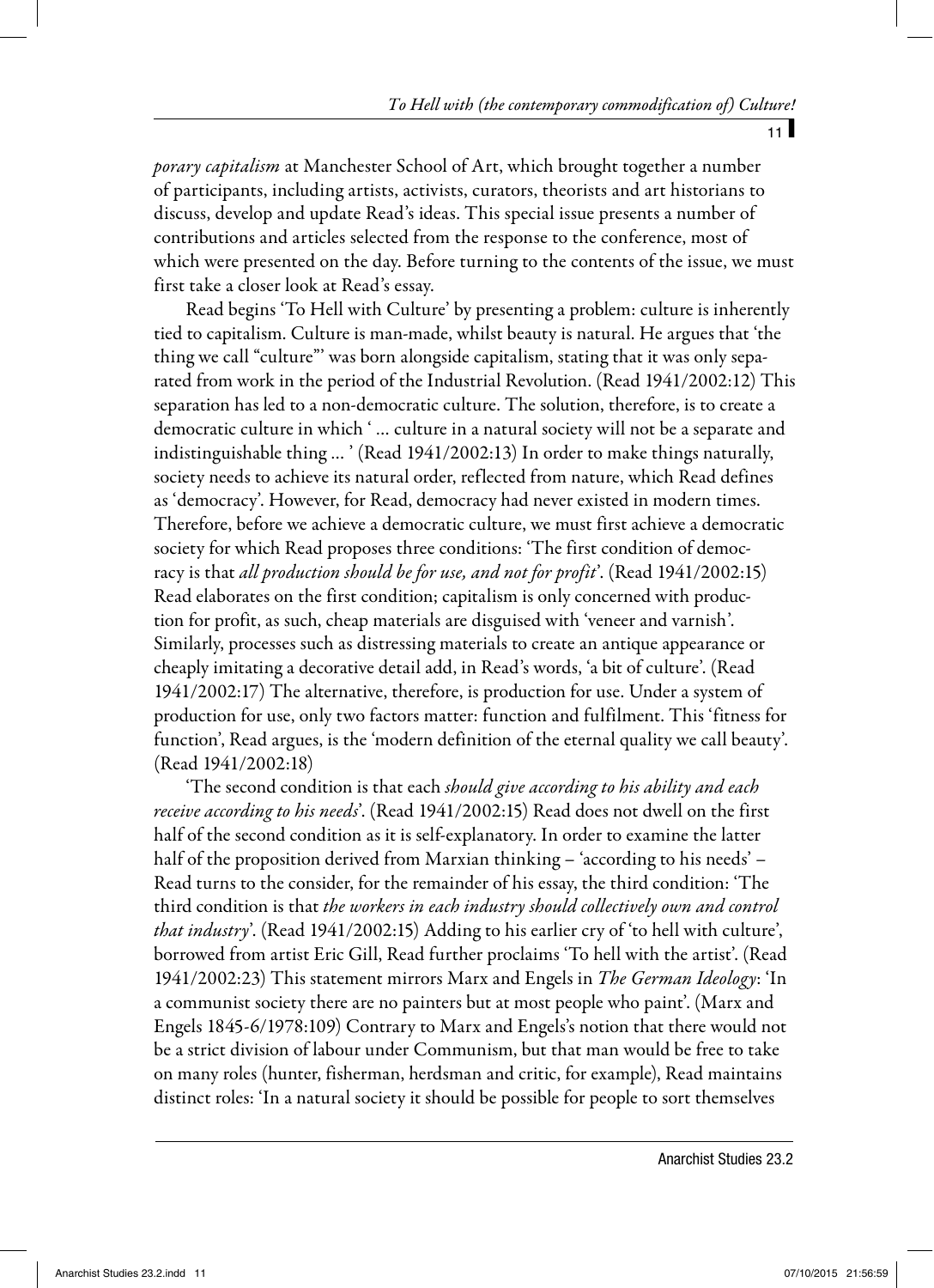#### Danielle Child

#### $\sqrt{12}$

out so that every man and woman is doing the job for which he or she feels naturally qualified … ' (Read 1941/2002:19). Notably, in this working model, although there are no named artists, those who 'design so superlatively well' are to be exempt from 'routine tasks' in order to do 'creative' work. (Read 1941/2002:23-4)

At this juncture, the argument begins to reveal conflicting ideas within Read's own thinking. On the one hand, he is calling for a culture of 'pots and pans' based on a democratic (for which he refers to the socialist model) or natural (presumably, anarchist) organisation of society; on the other, he thinly veils a problematic view of culture in which, despite his left-leaning ideas, he prioritises those with an artistic sensibility and exposes his own nostalgia for past modes of art making (Greek culture and the Guild system). Most telling, perhaps, are the references to 'genius' and the privileged position of the poet, who, Read argues, has already attained the model of 'democratic artist' (without fully elaborating on poetry's *use* within a democratic society).

Furthermore, Read's conception of art – which combines the ideas of nature, beauty, the senses and education – is indebted to Western aesthetics. Aristotle, Immanuel Kant and Friedrich Schiller come to mind when reading 'To Hell with Culture', all of whose ideas form the basis of a Romantic approach to art.<sup>1</sup> In particular, one may recognise a reference to Hegelian aesthetics in Read's privileging of the poet; Hegel saw poetry as higher than other art forms, due to its inner spirituality and its freedom from materiality.<sup>2</sup> Hegel writes: 'Poetry is the universal art of the mind which has become free in its own nature, and which is not tied to find its realisation in external sensuous matter … Yet just in this its highest phase art ends by transcending itself …' (Hegel 1886/2004:96).3 Read ultimately concludes his polemic on culture by turning to poetry, with a citation from Walt Whitman's poem *Blades of Grass*.

'To Hell with Culture' blends the roles of art critic, poet and political thinker in its subject matter, style and tone. It has been noted that Read's political approach fell out of fashion within the mid-twentieth century, when an openly Marxist Cultural Studies, associated with Raymond Williams, became dominant in Britain. Today, Read's political approach is defined as 'anarcho-syndicalism', which draws on elements of anarchism (natural order) and in which we could identify ideas aligned with socialism (moments of necessary collectivism or syndicalism). These two facets of Read's politics are represented within this issue which includes contributions from scholars of both anarchism, Marxism and those in-between. In his new introduction to the book also titled To Hell with Culture (2002), Michael Paraskos suggests that Read was written out of the narratives of Art History and art criticism due to this shift. (Paraskos in Read 2002) The struggle between both anarchist and socialist ideas in Read's thinking is, arguably, played out in the pages of 'To Hell with Culture'.4 The focus on nature and natural order from anarchist thinking is juxtaposed with Read's three conditions of democracy which are clearly Marxian in tone. (In their manifesto, Freee suggests these conditions are plagiarised from The Communist Manifesto.)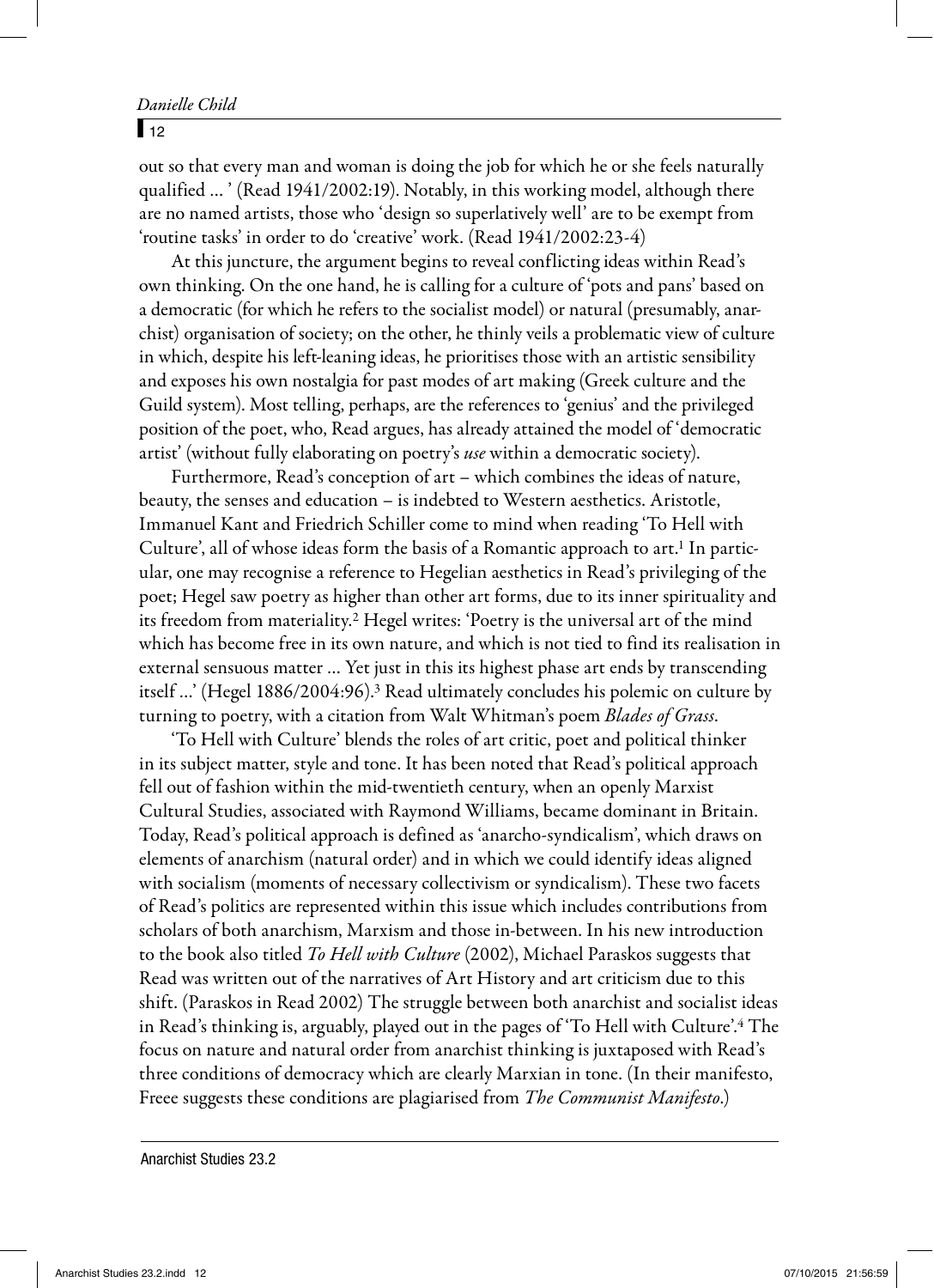$13<sup>1</sup>$ 

To these two approaches, I would add a third: Romanticism. As noted earlier, there are moments in which Read borders on Romanticism, particularly with reference to the 'genius' figure with its accompanying myth of the 'artist-as-individual' born with 'natural' or even 'god-given' talents. Often conceived as 'set apart' from society, the Romantic artist is aligned with the bohemian, the figure of the flâneur in nineteenth-century Paris and canonical artists such as Vincent van Gogh or Pablo Picasso.

Under the neoliberal period, this model of artist – the Romantic – is co-opted by capitalism. In their book, *The New Spirit of Capitalism* (1999/2007), French theorists Luc Boltanski and Eve Chiapello show how management theory, around the 1990s, adopts the artist as a model worker. They argue that capitalism absorbs the models of critique aimed at it in order to develop new 'spirits' (or ideologies) which, in effect, disarm these critiques. In the book, they present two models of critique aimed at challenging capitalism around the 1960s and 1990s, appearing around moments of social and artistic change. (Boltanski and Chiapello 1999/2007:8) The first is social critique, which appears post-1930s after the implementation of Fordism (the period in which Read writes 'To Hell with Culture'). This model criticises capitalism as a source of poverty among workers and for unprecedented inequalities (especially between the rich and the poor), and for being a source of opportunism and egoism, which destroys collective bonds and solidarity by exclusively encouraging private interests. The second model – the artist critique – appears around the 1960s and is foregrounded in, and begins to be co-opted after, 1968. Within the artist critique, capitalism is criticised, firstly, for being a source of oppression and, secondly, for being a source of disenchanted goods leading to disenchanted lifestyles (something which Read also highlighted in 1941). This critique questions the freedom and autonomy of humanity. Boltanski and Chiapello claim that the artist critique presents itself as a 'radical challenge to the basic values and options of capitalism'. (Boltanski and Chiapello 1999/2007:39) Thus, Boltanski and Chiapello identify a new 'spirit' emerging from the absorption of artist critique by capitalism. This ideology had fully saturated management discourse, and is thus passed onto the workers, by the 1990s.

The resultant capitalist ideology (based, in part, on artist's criticisms of capitalism) can be compared with that of neo-liberalism, an economic model appearing in Britain and the US post-1979, that encourages flexibility (as opposed to the rigidities of Fordism) and individuality (as opposed to collectivity) in its working models. Both traits can, of course, be found in the Romantic model of artist. Economically, we witness the shift from manufacturing to service industries in the West and also an increased commodification of cultural forms (as opposed to art for the elite).<sup>5</sup> In 2001, the 'creative industries' were established in Britain, perhaps, signalling a high point for the commodification of culture and creativity and the re-merging of culture and work, which Read argues were separated during the Industrial Revolution. Within this period we also witness the rise of the 'creative class', as Richard Florida (2002) terms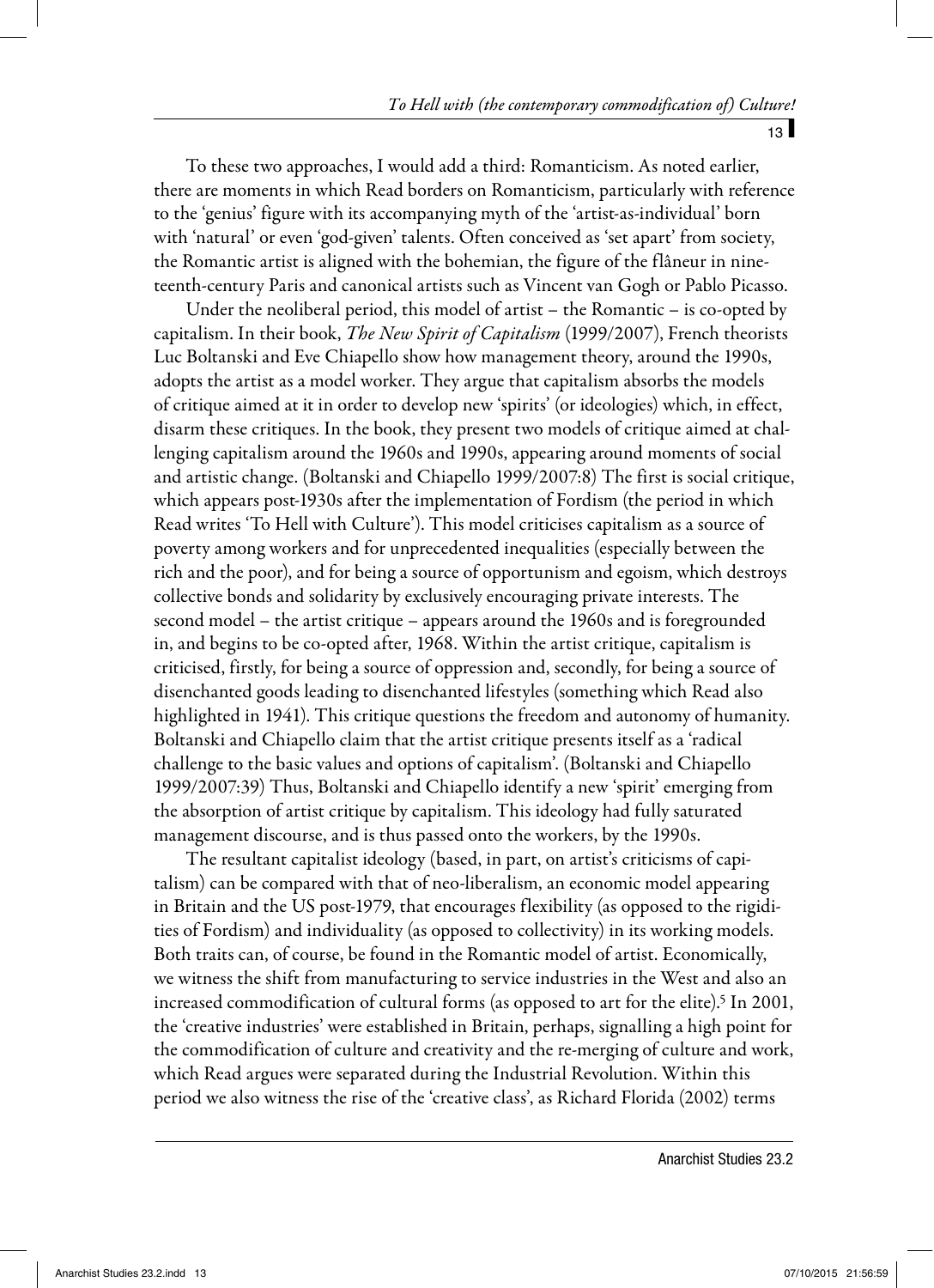#### $\sqrt{14}$

it, comprised of educated 'knowledge workers' and a core set of workers with creative roles (including poets, designers and educators). Later, terms such as 'neo-bohemia' (Lloyd 2006) are coined, which directly references the bohemian model, often associated with the Romantic artist in the twentieth century, now subsumed into capitalism. Neo-bohemia refers to the gentrification of 'artistic' neighbourhoods (Lloyd focuses on Chicago but the term is now more widely applied) for economic development.

The reason for the call to a return to Read's 'To Hell with Culture', written almost 75 years prior to this issue, may now be clear. What Read identified in 1941 as a problem – the commodification of cultural forms – is now fully subsumed into capitalist ideology. The democratic model of culture (for use and not for profit) never came; in July this year, whilst Sotheby's were selling Andy Warhol's work inside their London auction house, outside its cleaners were protesting for their right to sick pay.6 The gulf between the rich and the poor deepens. However, contrary to the idea that the art world is now entirely commodified, there are those who put their artistic talent to use, rather than for *profit*. Contributors to the event at Manchester School of Art included Liberate Tate, whose creative interventions within the Tate Galleries highlights the unethical sponsorship of the galleries by British Petroleum, and Gavin Grindon, who last year curated the *Disobedient Objects* exhibition at the Victoria and Albert Museum in London. The exhibition brought together a diverse range of designed objects for civil disobedience, activism and political practice; objects designed for use.

Presented here are a number of contributions that demonstrate diverse approaches to the call to update Read's essay. Within these contributions, the term 'culture' is broadly interpreted to encompass art, performance, architecture, speech-writing, design and literature. Art in this issue, takes different forms; it includes alternative contributions from the art collective Freee and artist Leah Modigliani, alongside ethnographical research on community art projects in Paula Serafini's article. Freee present an alternative reading and critique of Read's essay in their manifesto 'To Hell with Herbert Read!' reproduced here in its original format. The Manchester event concluded with participants gathering to participate in Freee's 'people's chorus', during which the manifesto was collectively read, with participants reading aloud the sections of the text with which they agreed. Leah Modigliani's contribution also involves a re-presentation of a text; this time an adaptation of Emma Goldman's 1933 speech 'An Anarchist Looks at Life'. Modigliani's text takes two forms: The first is the re-presentation of Goldman's speech infused with Modigliani's personal history, whilst the second is a series of notes, which exposes the artistic labour (research, formatting decisions and explanations) behind the text itself.

In addition to the artistic, the issue brings together heterogeneous approaches from various disciplines: ethnography, history, activism and architecture history. Matthew Adams begins the issue with a look at the historical context of 'To Hell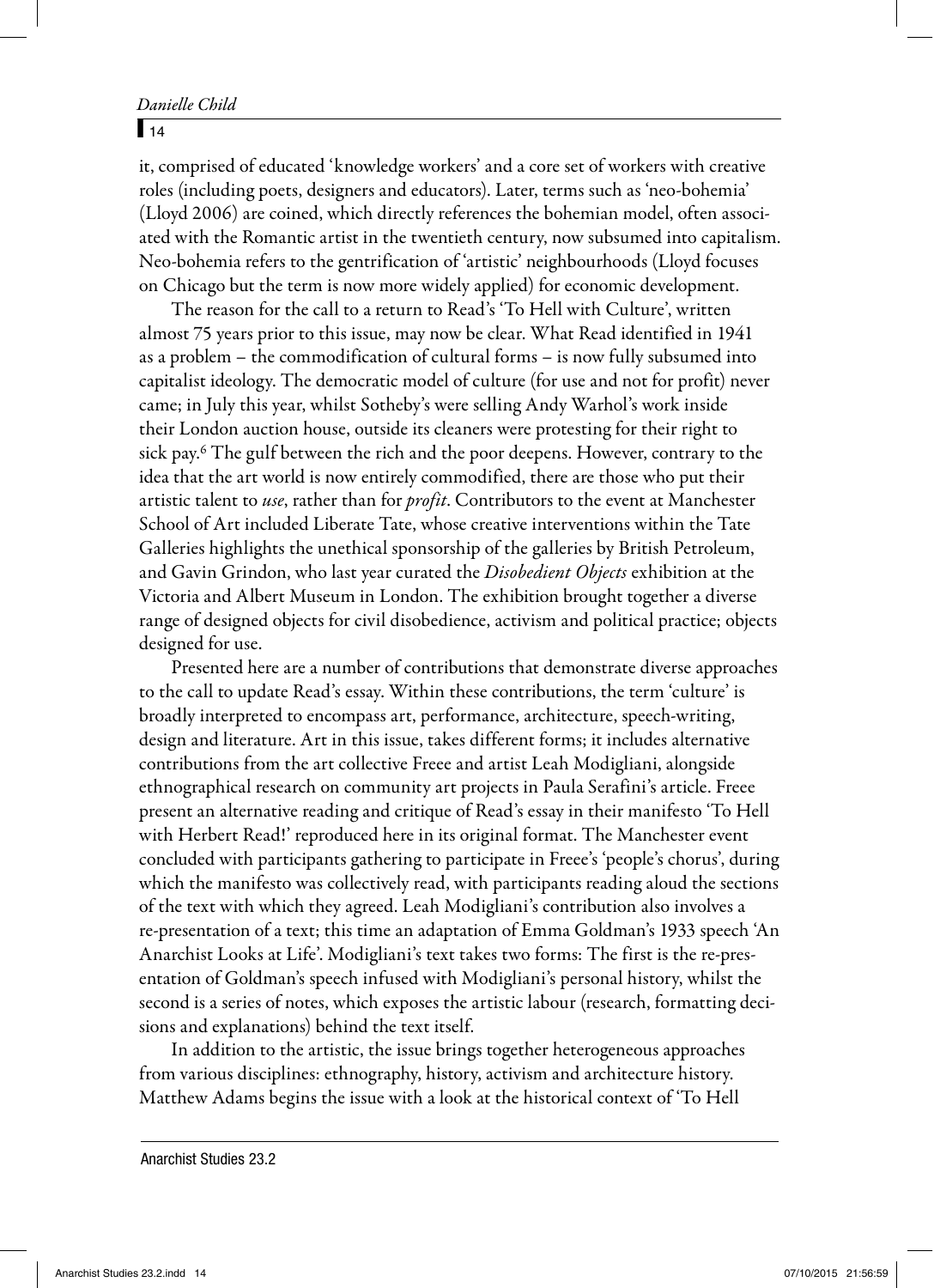$15<sup>1</sup>$ 

with Culture'; his contribution provides a metaphorical 'archeological dig' of Read's text, exposing and expanding upon his sources and reasons for using these in his call for a democratic society which, in turn, would lead to a democratic art. Adams' contribution may offer an explanation for the criticism aimed at Read's contradictory argument. Reading Freee's damning critique of Read's essay in their manifesto alongside Adams' excavation is useful. In his analysis, Adams' cites F.S. Flint's critique of Read whose language, coincidentally, is mirrored in Freee's manifesto when he refers to (his friend) Read as 'Good old Herbert'. Beyond the similarity in sardonic greetings, Flint, we learn, like Freee, picked apart Read's text piece by piece, criticising his knowledge of economics, his sentimentality and his romanticism.

Adams devotes some time to unpacking the discussion of 'production for use' in 'To Hell with Culture' through drawing on Read's example of a chair. In the essay, Read asks the reader to think about the kind of chair on which they are seated and to categorise whether it is, ultimately, good or bad design based on how well it is made and its cost. He concludes that capitalism is inherently oriented towards bad design due to the evolution of 'a design which is cheap to produce and easy to sell'. (Read 1941/2002:17) The appearance of 'culture' is finally added to the finished object to make it desirable and thus, saleable. In his contribution to this issue, Michael Coates uses Read's chair example to argue that architecture – and housing in particular – has also succumbed to this fate. Coates scales up the chair to architectural standards in order to suggest that, architecture could be interchangeable with a work of art in Read's 'fitness for function' argument as another form of culture that is now produced with profit rather than use in mind under neoliberal capitalism. Returning to consider the user of housing (the inhabitants), Coates presents alternative (and radical) examples of housing built in consultation with the community.

Taking community as the focus of artistic practice, Paula Serafini draws upon her ethnographical research with community art groups to highlight alternatives to creating commodified art objects. Although distinct from what we can assume Read imagined when he writes about 'fitness for function' in artistic production, Serafini foregrounds artistic practices which are not focused on creating an object, but bringing together communities, be it psychogeographers in Manchester, young people in Birmingham or the LGBT community within Trade Unions. Read states: 'It is not until art expressed the immediate hopes and aspirations of humanity that it acquires its social relevance'. (Read 1941/2002:28)

Converse to the Manchester event which she opened, Leah Modigliani's 'The Snake and the Falcon' concludes the issue. The speech invites the reader to reflect on her own experience, in relation to Goldman's 1933 speech, as perhaps this issue may ask the reader to do in terms of 'To Hell with Culture'. The speech concludes with Maxim Gorky's prose-poem, 'The Song of the Falcon' (1902), leaving the reader to decide whether they are the snake, who remains hidden in the moist mud and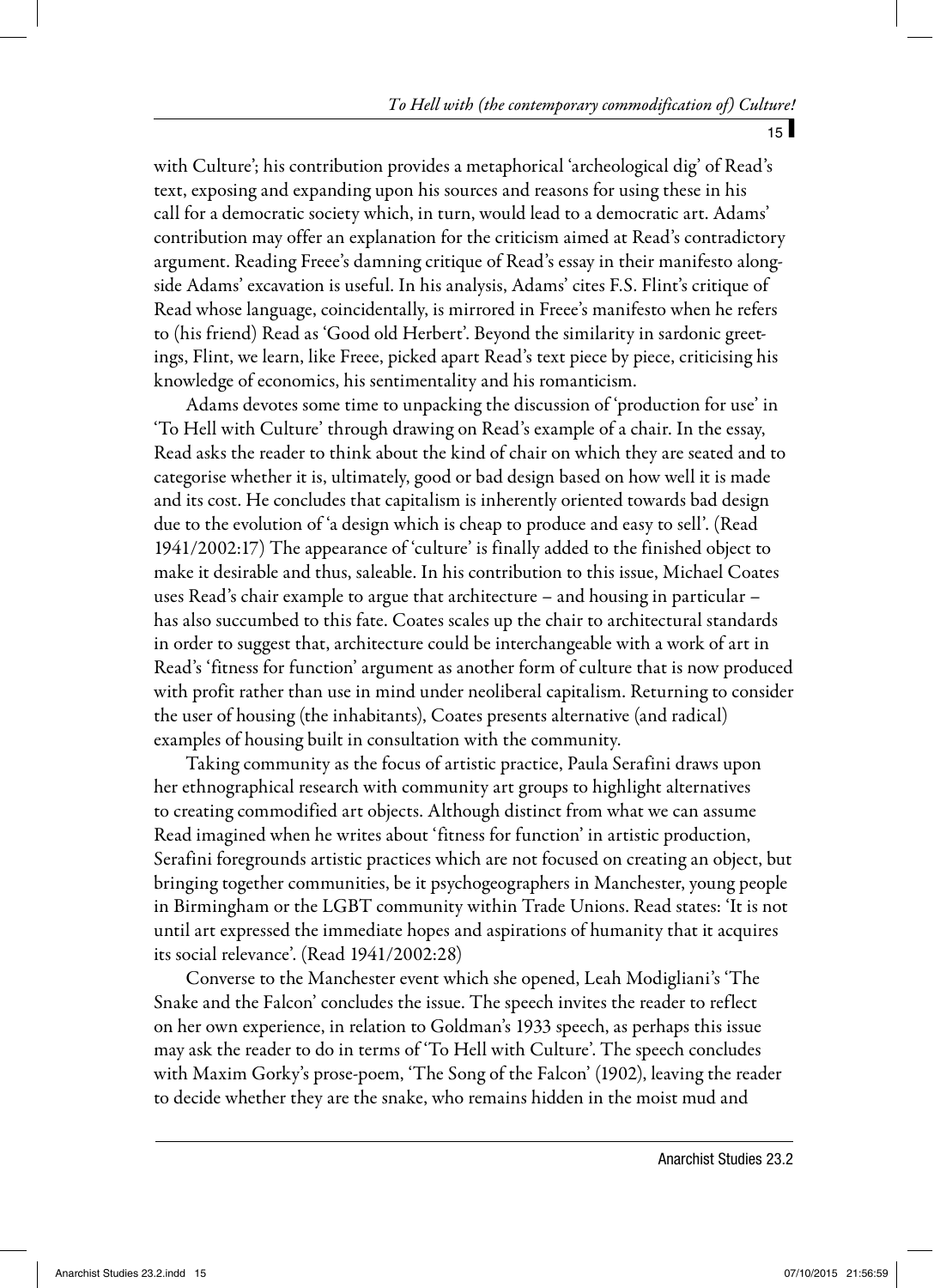```
Danielle Child
```
#### $\sqrt{16}$

darkness, or the falcon who scales 'dazzling heights' and which, on its death-bed, states: 'I have lived!' This parable could be read in different ways. For the purpose of this issue, we could look to the examples of (radical) alternatives to the status quo of capitalist, cultural production as the falcons, who are not afraid to take risks (and live) in their attempt to escape the murky territory of the capitalist co-optation of culture.

Dr Danielle Child is a Lecturer in Art History at Manchester School of Art. Her research is focused on the current rise in collectivity or sociality in art practices that are counter to capitalism and also those that wish to contribute to affecting social change (often termed 'socially-engaged art') on varying scales (political, economic, environmental etc.) Leading this interest is a quest to return the idea of labour and work to conversations about contemporary art within art historical discourse. She is Sub-Editor in Western European Visual Arts for Routledge Encyclopedia of Modernism (forthcoming) and has published in the Journal of Arts and Communities and Art and the Public Sphere.

### **REFERENCES**

- Boltanski, Luc and Chiapello, Eve 1999/2007. The New Spirit of Capitalism, London: Verso.
- Florida, Richard 2002. The Rise of the Creative Class And How It's Transforming Work, Leisure, Community and Everyday Life. New York: Basic Books.
- Hegel, Georg W.F. 1886/2004. Introductory Lectures on Aesthetics, London: Penguin.
- Lloyd, Richard D. 2006. Neo-Bohemia: Art and Commerce in the Postindustrial City, New York, Oxon: Routledge.
- Marx, Karl and Engels, Frederick 1845-6/1978. 'Artistic Talent' in C.J. Arthur (ed.) The German Ideology, students' edition, London: Lawrence & Wishart, 108-109.
- Paraskos, Michael 2002. 'Introduction' in Herbert Read To Hell with Culture, London: Routledge, ix-xxiii.

Read, Herbert 1941/2002. 'To Hell with Culture', in To Hell with Culture, London: Routledge.

## NOTES

- 1. The capitalised term 'Romanticism' is used to refer to the movement in art and literature that drew on aesthetic philosophy, experience and nature.
- 2. Read was familiar with Hegel, as he wrote about his work in relation to Surrealism in his book The Philosophy of Modern Art (1953).
- 3. Read also shares in common with Hegel the idealisation of Greek culture on which his idea of a pre-capitalist culture is based.